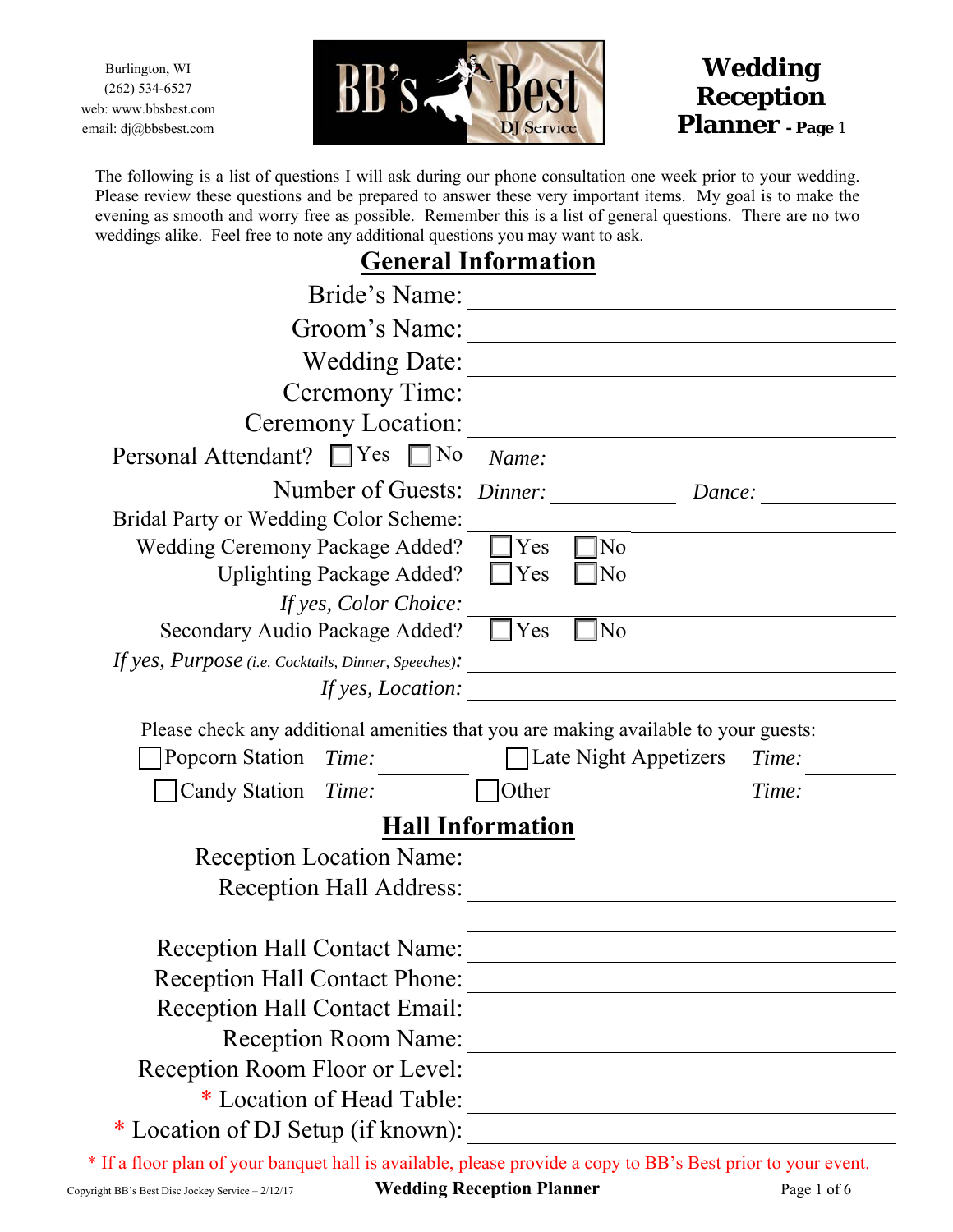## **BB's Best Wedding Reception Planner - Page** <sup>2</sup> ` **Other Contact Information**

| UTHEL CONTACT INIOFINATION |     |    |  |  |  |  |
|----------------------------|-----|----|--|--|--|--|
| Photographer?              | Yes | No |  |  |  |  |
| Company Name:              |     |    |  |  |  |  |
| Photographer's Name:       |     |    |  |  |  |  |
| End Time:                  |     |    |  |  |  |  |
| Videographer?              | Yes | No |  |  |  |  |
| Company Name:              |     |    |  |  |  |  |
| Videographer's Name:       |     |    |  |  |  |  |
| <b>End Time:</b>           |     |    |  |  |  |  |
| Special Musician?          | Yes | No |  |  |  |  |
| Company Name:              |     |    |  |  |  |  |
| Primary Contact's Name:    |     |    |  |  |  |  |
| <i>Purpose:</i>            |     |    |  |  |  |  |
| <b>Start Time:</b>         |     |    |  |  |  |  |
| <b>End Time:</b>           |     |    |  |  |  |  |
| <b>External Caterer?</b>   | Yes | No |  |  |  |  |
| Company Name:              |     |    |  |  |  |  |
| Contact Name:              |     |    |  |  |  |  |
| <b>Wedding Planner?</b>    | Yes | No |  |  |  |  |
| Company Name:              |     |    |  |  |  |  |
| <b>Contact Name:</b>       |     |    |  |  |  |  |
| <b>Contact Phone:</b>      |     |    |  |  |  |  |
| <b>Contact Email:</b>      |     |    |  |  |  |  |
| Photo Booth?               | Yes | No |  |  |  |  |
| Company Name:              |     |    |  |  |  |  |
| Contact Name:              |     |    |  |  |  |  |
| Setup Location:            |     |    |  |  |  |  |
| <b>Start Time:</b>         |     |    |  |  |  |  |
| <b>End Time:</b>           |     |    |  |  |  |  |
| <b>Notes or Comments:</b>  |     |    |  |  |  |  |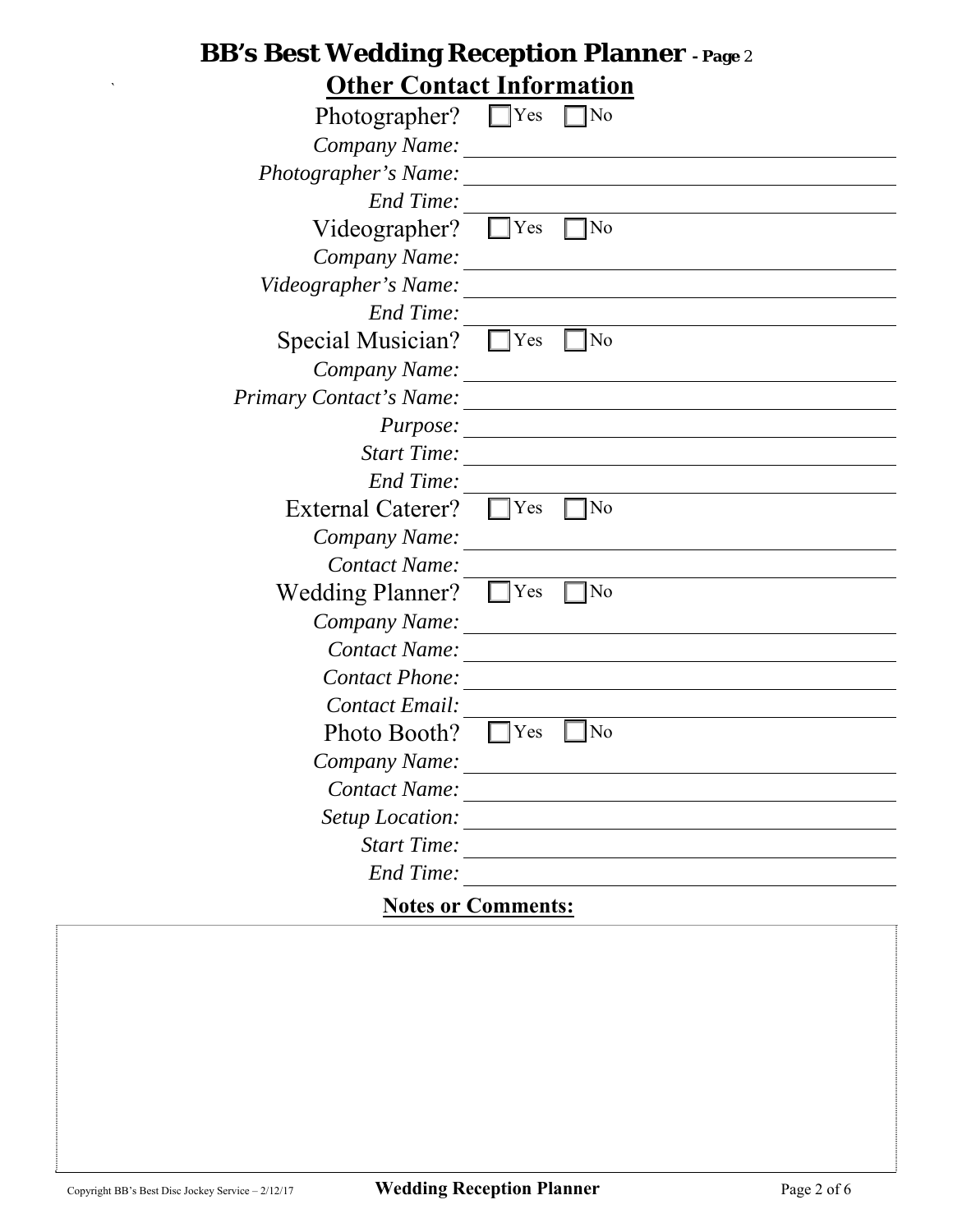## **BB's Best Wedding Reception Planner - Page** <sup>3</sup> **Reception Highlights**

| ілеершін тігдінідне                                                                     |
|-----------------------------------------------------------------------------------------|
| <b>Guest Arrival Time:</b>                                                              |
| Cocktail Hour? $\Box$ Yes<br>No                                                         |
| If yes, Location:                                                                       |
| * Cocktail Music? BBs Best Special Musician<br><b>None</b>                              |
| Introduction of Bridal Party? □ Yes<br>]No                                              |
| Traditional Introduction without Music $\Box$ Lively Introduction with Music<br>If Yes, |
| If Lively Introduction, Song Choice for Wedding Party:                                  |
| Bride/Groom Only   DJ Choice $or$   Song/Artist                                         |
| If Lively Introduction, Song Choice for Bride & Groom:                                  |
| Combined with Wedding Party $\Box$ DJ Choice or $\Box$ Song/Artist                      |
| Introduction of Dessert? Cake Cupcakes<br>Pie<br>None                                   |
| If yes, Location of Dessert:                                                            |
| Are you having a Dinner? $\Box$ Yes<br>7No                                              |
| If yes, Location:                                                                       |
| Time of Dinner:                                                                         |
| * Dinner Music? BBs Best Special Musician<br>None                                       |
| How is Dinner Served?<br>Sit Down<br>$\Box$ Family Style<br><b>Buffet</b>               |
| Food Stations<br>Hors d'oeuvres Only                                                    |
| Per contract, the DJ is to be included for dinner. Please complete the following.       |
| If dinner is "sit down", please specify entrée:                                         |
| If seating is assigned, please specify table $\#$ :                                     |
| Introduction of Toast/Speeches? [<br>$\blacksquare$ Yes<br>TNo                          |
| <b>Best Man:</b>                                                                        |
| Maid/Matron of Honor:                                                                   |
| Other/Relation:                                                                         |
| Other/Relation:                                                                         |
| Other/Relation:                                                                         |
| Introduction of Prayer/Blessing?<br>]No<br> Yes                                         |
| Name/Relation:                                                                          |
| May Guests Initiate Bride & Groom Kiss? [<br>$\exists$ Yes<br>No                        |
| Examples: Clinking Glasses, Sing Love Songs, Duplicate Kiss, etc $Style:$               |
| Video or Slide Show Presentation?<br>Yes<br>No                                          |
| If yes, Time/Contact:                                                                   |
| The Shoe Game?  <br>[Yes<br>Undecided<br>No                                             |
| Request Cards Acceptable on Tables? [<br>$\Box$ Yes<br> No                              |
| $\alpha$ RP's Rest to play cocktail and/or dinner music, they need to be in the         |

If are using BB's Best to play cocktail and/or dinner music, they need to be in the same location as the dance portion of the event. If they are in a different location, the Secondary Audio Package may need to be purchased. Contact BB's Best for more details.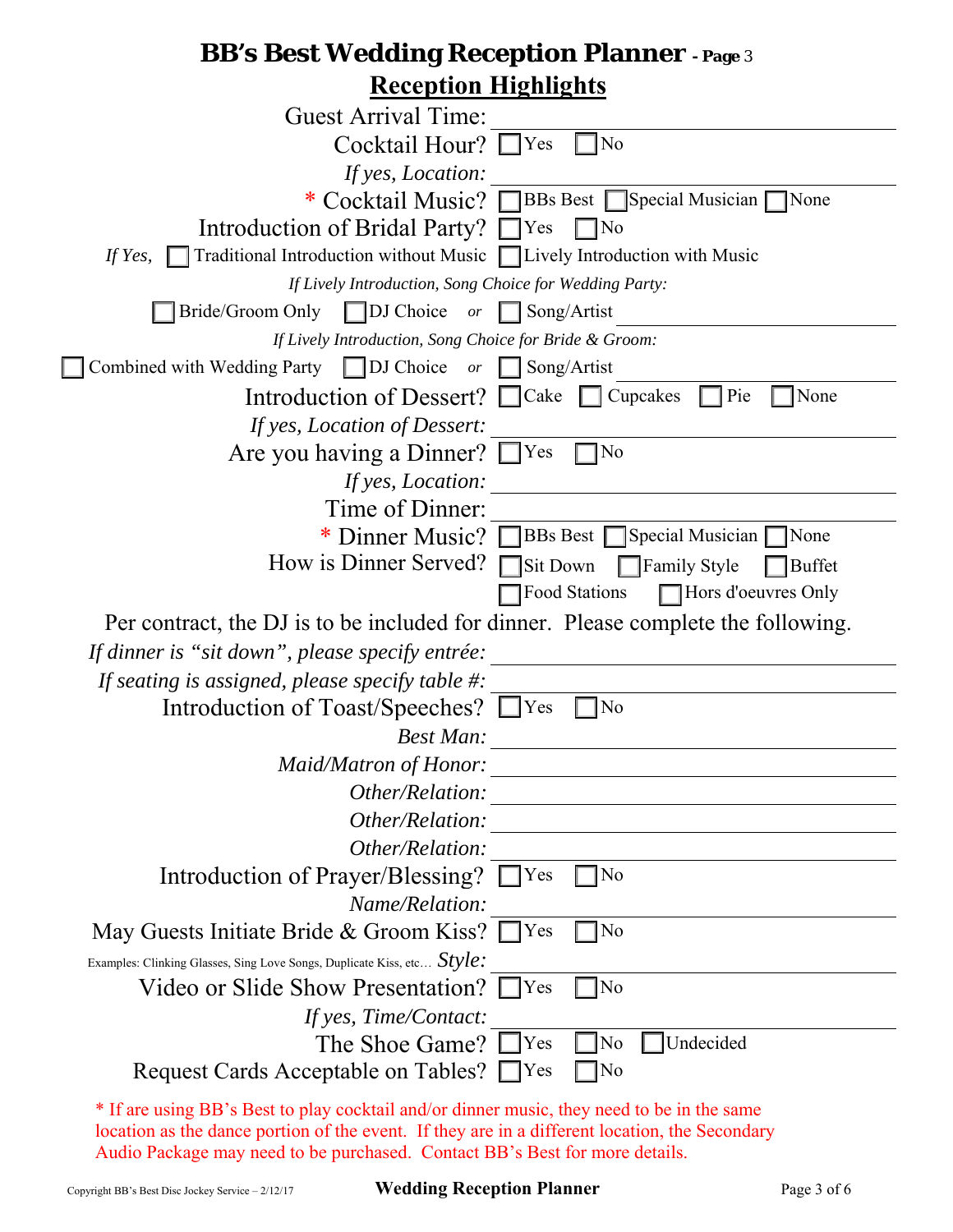## **BB's Best Wedding Reception Planner - Page** <sup>4</sup>  **Dance Reception**

| <u>Dance Iweepwon</u><br><b>Dance Reception Start Time:</b>                      |  |  |  |  |
|----------------------------------------------------------------------------------|--|--|--|--|
| Dance Reception End Time:                                                        |  |  |  |  |
| Bride and Groom Dance?<br>No<br>$\Box$ Yes                                       |  |  |  |  |
| Name of Song/Artist:                                                             |  |  |  |  |
| <b>Bridal Party Dance?</b><br>No<br>Yes                                          |  |  |  |  |
| <b>Include Parents?</b><br>Yes<br>No                                             |  |  |  |  |
| No<br>Include Ushers?<br>Yes                                                     |  |  |  |  |
| No<br>Include Personal Attendant?<br>Yes                                         |  |  |  |  |
| Name of Song/Artist:                                                             |  |  |  |  |
| Slow Song for all guests?<br>$\Box$ Yes<br>$\overline{\rm No}$                   |  |  |  |  |
| Name of Song/Artist:                                                             |  |  |  |  |
| Father and Bride Dance? □ Yes □ No<br>Father's Name:                             |  |  |  |  |
| Name of Song/Artist:                                                             |  |  |  |  |
| Mother and Groom Dance? TYes No<br>Mother's Name:                                |  |  |  |  |
| <i>Together with Father and Bride Dance?</i> □ Yes<br> No                        |  |  |  |  |
| If no, Name of Song/Artist:                                                      |  |  |  |  |
| <b>Bouquet Toss?</b><br>No<br>Yes                                                |  |  |  |  |
| Garter Toss?<br>No<br>Yes                                                        |  |  |  |  |
| Best Man's Knee<br>If yes, Sit on?<br>Chair                                      |  |  |  |  |
| Hokey Pokey?<br>Request Only<br>No<br>Yes                                        |  |  |  |  |
| <b>Chicken Dance?</b><br> Yes<br>No<br><b>Request Only</b>                       |  |  |  |  |
| Electric Slide?<br>No<br><b>Request Only</b><br> Yes                             |  |  |  |  |
| Cha Cha Slide?<br>No<br>Request Only<br> Yes                                     |  |  |  |  |
| Cupid Shuffle?<br>No<br><b>Request Only</b><br>Yes                               |  |  |  |  |
| Wobble?<br>$\Box$ Yes<br>No<br>$\Box$ Request Only                               |  |  |  |  |
| Dollar Dance? $\Box$ Yes<br>$ N_0$                                               |  |  |  |  |
| If yes, Assisted by Maid of Honor (or other:)<br>Name:                           |  |  |  |  |
| If yes, Assisted by Best Man (or other:)<br>Name:                                |  |  |  |  |
| Anniversary Dance? TYes<br> No                                                   |  |  |  |  |
| <b>Special Dances/Songs?</b><br>Examples: Birthdays, Anniversaries, Friends, etc |  |  |  |  |
| <b>Guest Name/Relationship:</b><br><b>Song/Artist:</b><br>Reason:                |  |  |  |  |
|                                                                                  |  |  |  |  |
|                                                                                  |  |  |  |  |
|                                                                                  |  |  |  |  |
|                                                                                  |  |  |  |  |
|                                                                                  |  |  |  |  |
|                                                                                  |  |  |  |  |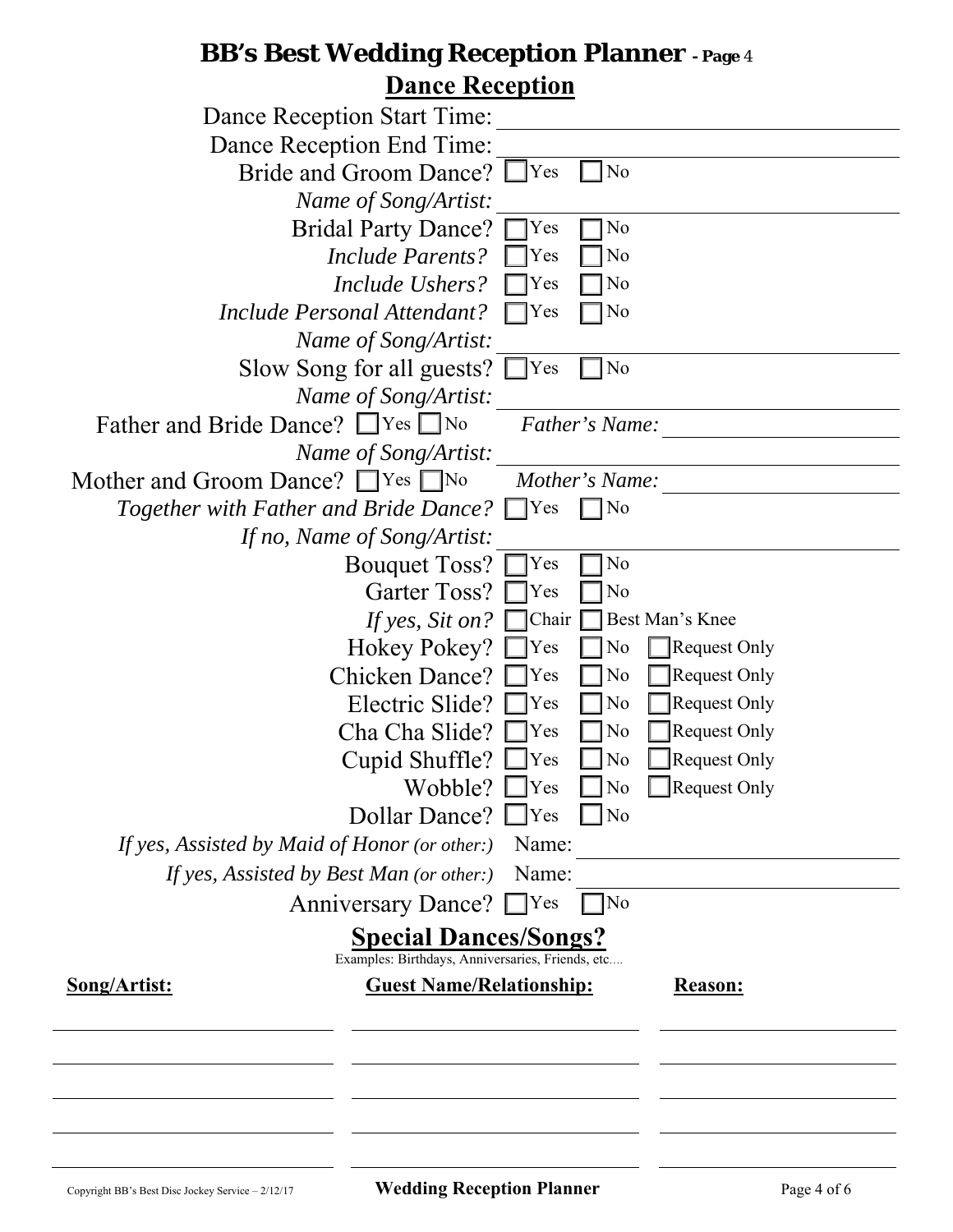### **BB's Best Wedding Reception Planner - Page** <sup>5</sup> **Must Hear Songs**

(Please List all Songs that you Require to be Played)



(Please List all Songs that you Like to be Played)